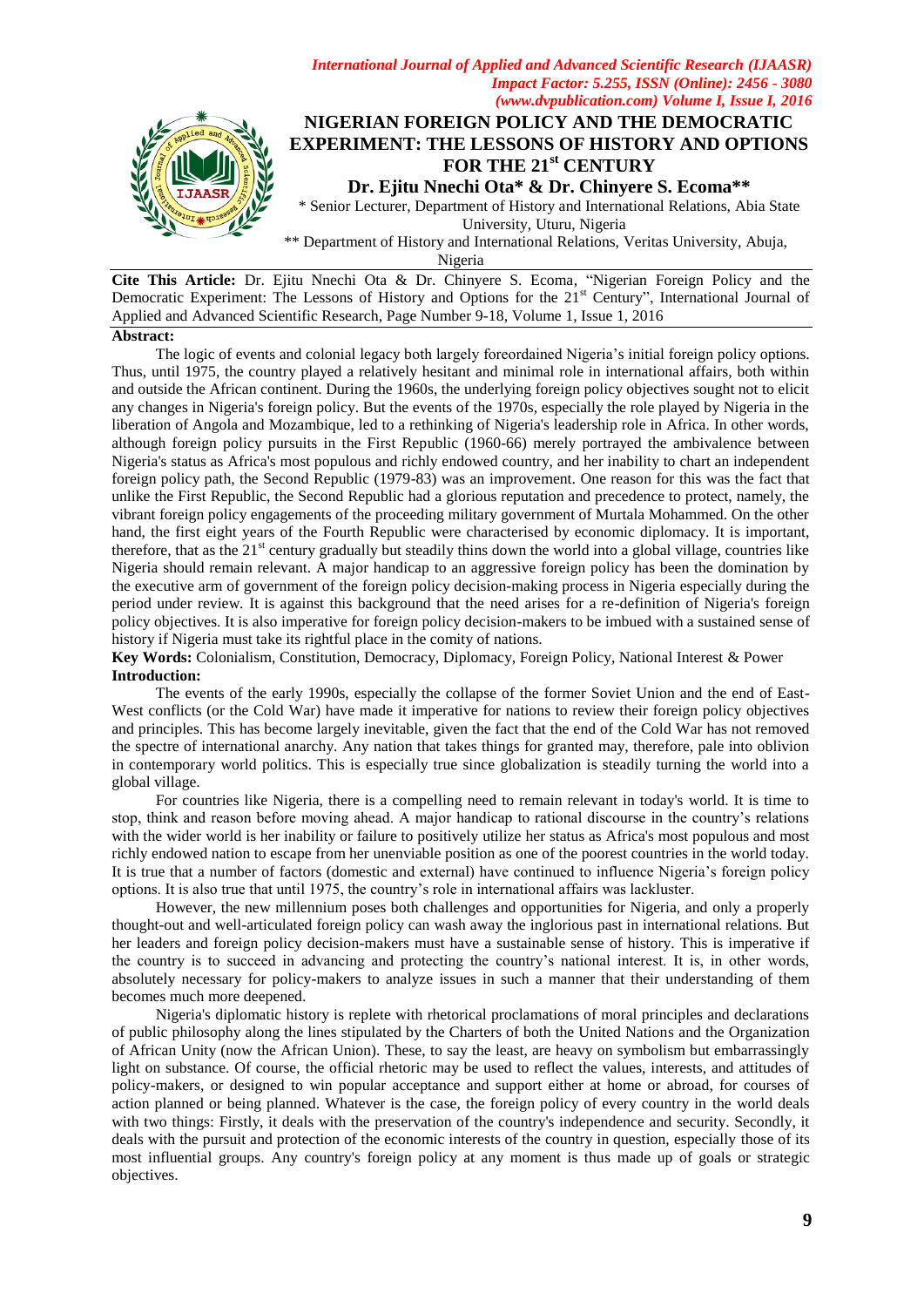Against this background, this examination of Nigerian foreign policy and the democratic experience as well as the lessons of history and options for the 21<sup>st</sup> century seeks to bring into focus the underlying foreign policy objectives since 1960. What these goals are and what they have been, any changes in the goals, why such changes were necessary and why they were affected, shall all be highlighted. The scope of the study is restricted to the First Republic (1960-1966), the Second Republic (1979-1983) and the Fourth Republic up to 2007. The idea, as the title clearly indicates, is to examine developments in Nigerian foreign policy under democratically elected governments. By implication therefore, the years of military rule are excluded. However, references shall be made to such periods where necessary. It should also be pointed out that in both the First, Second and Fourth Republics, the executive, rather than the legislative arm of government, dominated foreign policy decision -making. Also, since policy is basically a course of action, the emphasis of this study is more on what policy -makers actually did than on what they said.

#### **Operational Definition of Concepts:**

### **Foreign Policy:**

As a concept, foreign policy has defied any definite description or meaning. For one thing, as an expression of human behaviour, it cannot be fixed or predetermined, and for another, much of the process of diplomacy is still conducted in secrecy, so that it is difficult to give any precise definition of the term. But most writers and authorities on the subject agree that foreign policy has to do with the official course of actions and reactions of any given nation to events or developments in the external environment and the domestic conditions which influence such actions or reactions<sup>2</sup>.

#### **Democracy:**

This concept is no longer the classical slogan of, "Government of the people by the people and for the people." In contemporary times, it has come to mean the way citizens manage their national affairs, how they relate to each other, and how they take collective decisions that bear on their common future as members of the global family. According to Wole Soyinka, "Democracy does not begin or end with the ballot box, nor is it confined to national boundaries".<sup>3</sup>In other words, democracy is the question of what constitutes a good society, and by extension, a good nation.

### **History:**

This is the systematic study of the past, both of ordinary peoples and those famous in peace and war. Its events are recorded in order of their occurrence so as to show, where possible, how one thing helps to lead to another. It is, therefore anachronistic to say that History is mere story telling. In the words of Michael Winnock, "History... is a sort of humanism, an introduction to tolerance and respect for others".<sup>3</sup> Its importance as an academic discipline lies in the presentness of the past; that is, on the fact that the past is always impinging on the present.

# **National Interest:**

This refers to those values or interests which a nation so cherishes that she would rather go to war than compromise. Included here would be the overall well-being of the citizens, as well as the protection of the nation's sovereignty and territorial integrity. As Osita Eze has argued, "The national interest is inextricably wedded to the leadership of a nation and apparently depends on the aggregate need disposition, ideology and perceptions of the role of incumbents"

# **Nigerian Foreign Policy in the First Republic (1960 – 1966):**

Nigeria was one of the seventeen African states that became independent in 1960. On attaining independence, she became a member of the Commonwealth, the United Nations, and of course the Organization of African Unity. But as earlier pointed out, the foundation of Nigeria's foreign policy was laid before 1960. The machinery of the country's foreign policy predated formal political independence, for consequent upon the 1954 Lyttleton Constitution there was devolution of power for foreign affairs from Britain to the Federal Government of Nigeria.<sup>5</sup> From that year, Nigeria began prosecuting her own foreign policy, though there was a provision that the country was to be involved mainly in such external relations as may from time to time be entrusted to the Federal Government by her majesty's Government in the United Kingdom.<sup>6</sup>

It was not however, until after independence in October 1960 that Nigeria really began to assert her position in international relations. Indeed, it was the speech at the United Nations in October 1960 by the then Prime Minister, Sir Abubakar Tafawa Balewa that signalled Nigeria"s sovereign statehood. Before this time, Nigeria's diplomatic missions abroad were basically dependent on Britain. But with independence, the External Affairs Division of the Prime Minister's office was transformed into the Ministry of Foreign Affairs and Commonwealth Relations. Dr. Jaja Wachukwu was appointed the first Foreign Minister in 1961. Prior to that date, the Prime Minister himself was in charge of the Ministry, assisted by two Ministers of State, and the Ministry had only thirty-seven trained External Affairs Officers.

Balewa"s foreign policy objectives were made manifest in his statement on foreign affairs to the House of Representative on August 20, 1960. His government, he stated, was concerned primarily with the following:

- $\checkmark$  Safeguarding the interests of the federation and its citizens;
- $\checkmark$  Membership of the Commonwealth and the United Nations;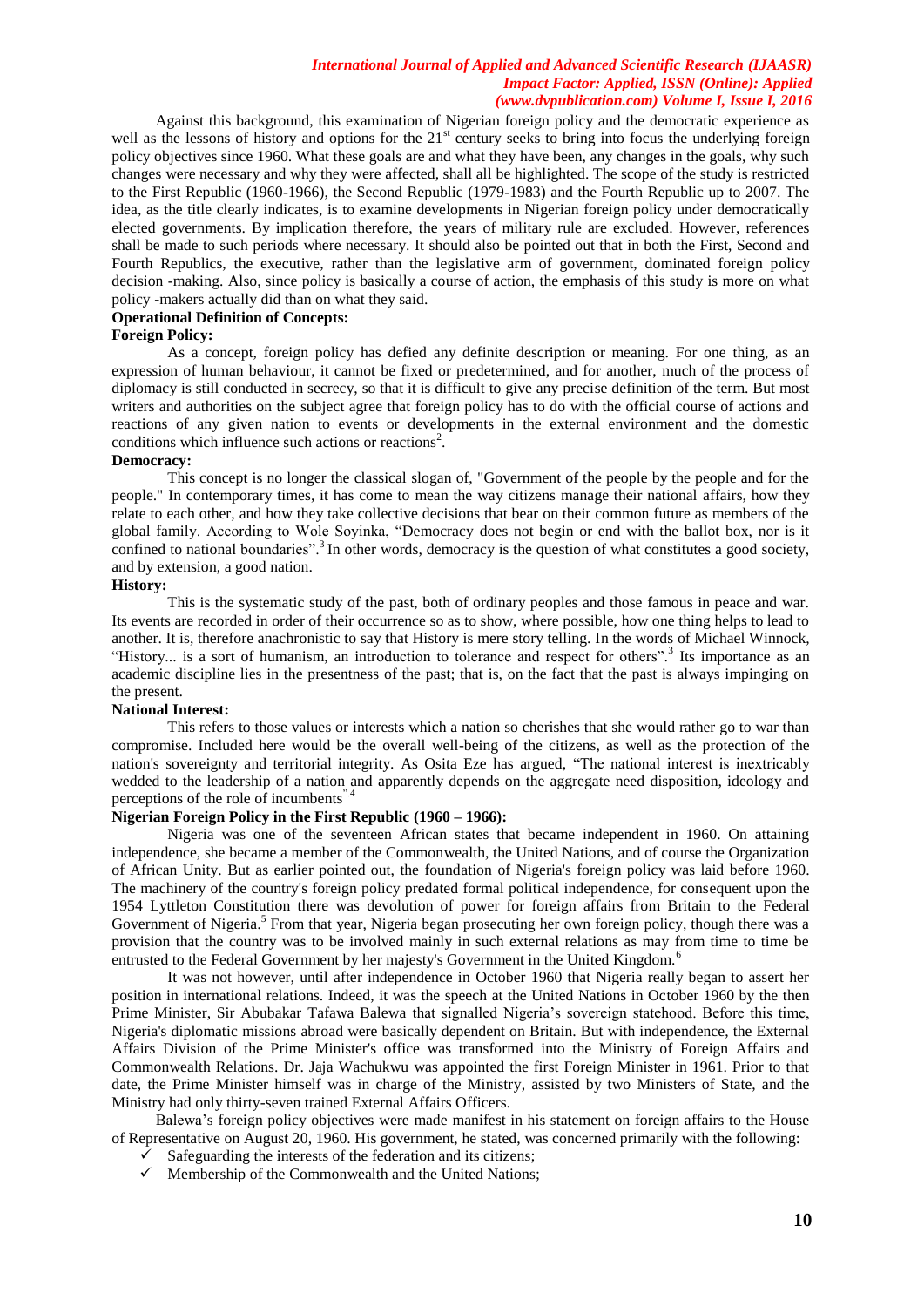- $\checkmark$  Not identifying with any of the power blocs as a matter of routine;
- $\checkmark$  Devotion to Africa-oriented policies in the interest of continental unity; and
- $\checkmark$  Total de-colonization of the African continent.<sup>7</sup>

Balewa"s foreign policy was merely guided by its felt need to maintain the status quo, hence its conservative outlook. Without any fear of contradiction, Nigeria's Africa policy during the First Republic could be said to have been lackluster. For example, the government's decision to support the United Nations' position in the Congo crisis was premised on the need to toe the line of the western powers, rather than what was good for Africa. Balewa rejected calls by Ghana's Kwame Nkrumah for African countries to band together and work out a solution to the crisis.

Similarly, the response of the Balewa administration to apartheid in South Africa and colonialism in Africa was generally lukewarm. The administration's efforts towards the eradication of these twin evils, on most occasions, never went beyond mere rhetoric. This was in spite of the fact that other African countries looked up to Nigeria to champion the continent's cause internationally. Yet, Nigeria could not assert herself forcefully even in the African continent despite her abundant human and natural resources. If anything, her much vaunted leadership role was timid and scornful.

Thus, Balewa"s government opposed apartheid and racism on moral grounds, while its attitude to decolonization was predicated on the need to avoid, in the government's reasoning, the kind of chaos that attended the granting of independence to the then Congo in June, 1960.<sup>8</sup> It was the government's romance with the major Western powers, especially Britain, the United States and France, more than any abstract consideration of morality that paralysed Nigeria's foreign policy during the period under review. However, Nigeria did criticize France over that country's nuclear tests in the Sahara. She even cut diplomatic relations with France over the incident. Britain was also criticised over its foot-dragging towards the racist government of Ian Smith in the then Rhodesia (now Zimbabwe). In addition, Nigeria under Balewa, for security reasons, considered her policy and relations with her immediate neighbours as of utmost priority. That explains the government's role in the establishment of the Chad Basin Commission and the Niger River Commission in 1964. In later years, these gave birth to the Economic Community of West African States (ECOWAS).

But in her overall relations with the wider world, Nigeria was more or less a sideline participant. Her foreign policy at that time lacked the dynamism and vision necessary to make a mark in international diplomacy. It has been stated earlier that Balewa"s foreign policy was pro-West. The 1960s witnessed a peak in the frosty relations between the advanced capitalist countries of North America and Western Europe and the communist-bloc countries of Eastern Europe and China. For example, while only five diplomatic plates were allocated to the Soviet embassy in Lagos, one hundred each was given to the Americans and the British. Other instances of partiality to the West included the Anglo-Nigeria Defence Pact; Nigeria"s support for the resumption of atomic testing by the United States early in 1962, whereas a year earlier in 1961 she had roundly condemned the former USSR for the breach of the moratorium on atomic testing; Balewa"s defence of the U.S.- Belgian reserve operation in the Congo late in 1964, and his failure to condemn U.S. involvement in Vietnam in 1965 even when public opinion in most western capitals favoured U.S. withdrawal from that country. Furthermore, no foreign aid was sought from the former Soviet Union; scholarships for Nigerian students were not received with enthusiasm; and the first trade agreement with that country was not signed until 1963. Yet, Nigeria claimed to have been a non-aligned country.

The fact remains, however, that during the early years of independence, Nigeria was courted by both the U.S. (representing the capitalist world) and the former Soviet Union (representing the communist world) for purely ideological reasons. Thus, the U.S. and Britain were determined to ensure that Nigeria remained in the so-called "free world" as a showpiece of Western-style democracy, while the then USSR was keen on building a socialist society in Nigeria. That was why Nigeria was considered strategically important so much so that the U.S. government set up a communication satellite tracking station in Kano in 1960, and the former Soviet Union tried to undermine U.S. presence in Nigeria by subtly directing Nigeria's attention to the evils implicit in allowing western capitalists to control the economy. But these did not sway Nigeria's position too far away from her pro-West stance.

With respect to the Middle East crisis, Balewa"s religious inclinations affected Nigeria's foreign policy. African leaders, unlike their counterparts in the developed countries, exert more influence on their nations' foreign policies. Nigeria's position in the Arab-Israeli conflict was biased in favour of the Arabs who are of course, Moslems. However, because of the peculiar nature of the Independence constitution, the former Eastern and Western Regions maintained cordial relations with Israel, unlike the situation in the then Northern Region. The Federal Government, on its part could not restrain the regions from taking whatever courses of action they wanted. Most importantly, the role of interest groups in influencing Nigeria's stance on the Middle East cannot be overemphasised. For instance, dissent and pressure reflected essentially the concerns of religious and regional interests. While the Northern Peoples Congress (NPC), which held sway in the North, urged the Federal government to severe all links with Israel, the Eastern and Western regional governments reaffirmed their friendship with Israel. While Ahmadu Bello, Premier of the then Northern Region insisted that the state of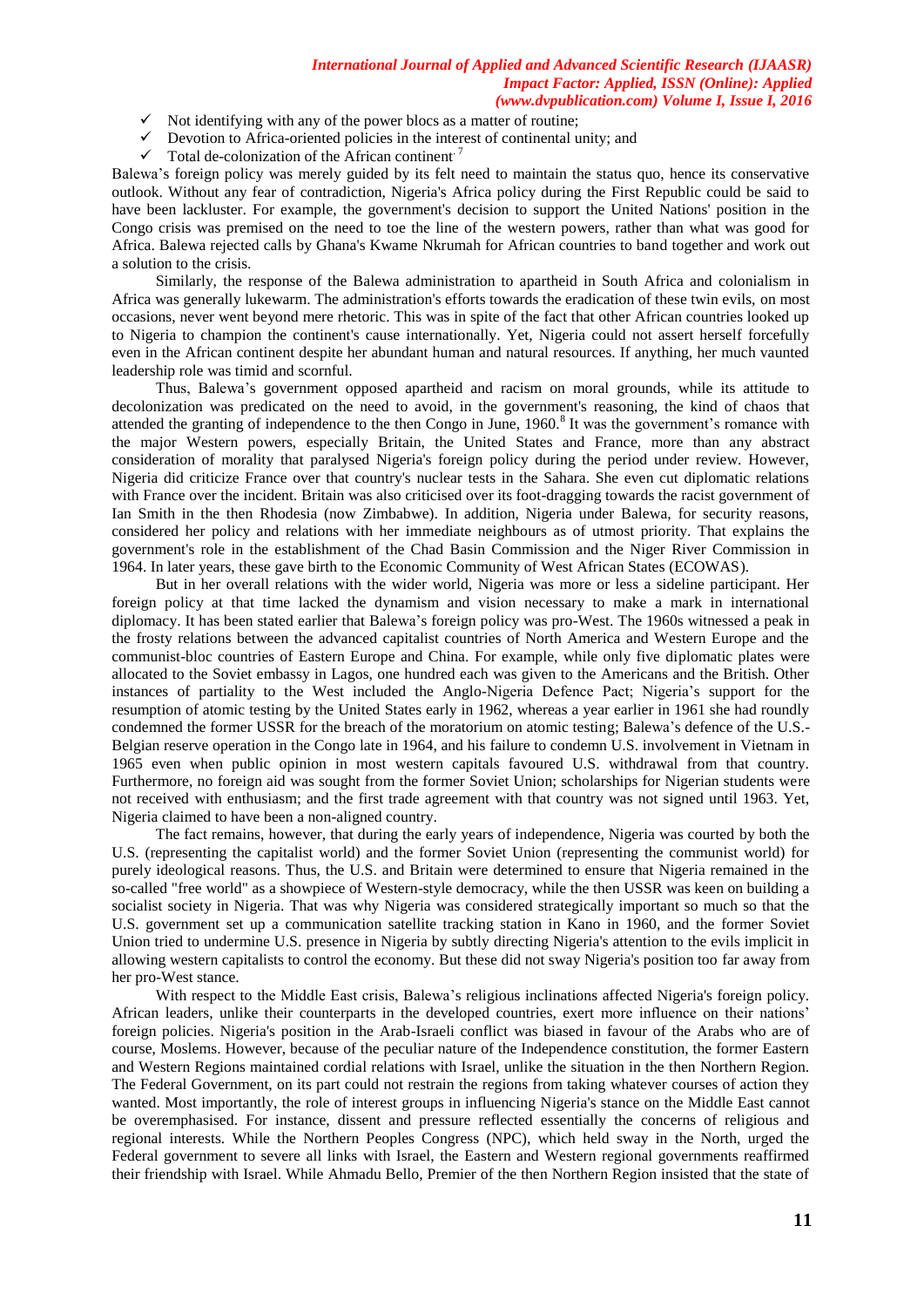Israel has never existed (echoing the stand of the Arabs), M. I. Okpara, Premier of the then Eastern Region, proclaimed himself an Israeli, while S. L. Akintola did not hide his support for Israel. These leaders" positions did not necessarily represent the views and values of their constituencies but those of the most influential groups in the nation. In the words of F. C. Ogene, "Groups aggregate the interests of the individuals and also articulate these interests."<sup>9</sup> From these instances, it was the political and business classes that influenced the political decisions of the governments in respect of the Arab-Israeli debacle. It is, therefore, possible to conclude that the views of these interests exerted considerable influence over the policy adopted towards Israel. The Federal government adopted a policy that merely tolerated Israeli presence in the former Eastern and Western regions.

# **The Second Republic (1979 – 1983):**

October 1, 1979 witnessed the inauguration of Alhaji Shehu Shagari as Nigeria"s first executive president. This also marked Nigeria's second attempt at democratic governance following the chain of events that began in January 1960 and culminated in the Nigeria - Biafra war of 1967 - 1970, and which saw Nigeria's first experience of military rule (or is it misrule) from 1966 till 1979. President Shagari inherited a foreign policy that was a radical departure from what used to be, especially between 1960 and 1974. Indeed, the foreign policy credentials of the Mutala Muhammed and Olusegun Obasanjo era were intimidating. For the first time in her history, Nigeria looked at the U.S. and Britain straight into the eyes and not only recognised the nationalist Popular Movement for the Liberation of Angola (MPLA) in Angola but also donated a huge amount of money to the government led by that party. Nigeria's relations with the U.S. plunged to its lowest ebb because Nigeria did not toe U.S. lines and refused to recognize the Union for the Total Independence of Angola (UNITA), which had the backing of the U.S. The situation was such that the U.S. felt humiliated, and become openly hostile to the Nigerian government.

 But the foreign policy posture of the Shagari administration was not as bold as that of his immediate predecessors. It was also not as unexciting as that of the Balewa government. However, unlike the Balewa government which had little or no constitutional restraints in the conduct of foreign policy, the 1979 presidential constitution, in theory and practice, limited the power of the president in the area of foreign policy. Section 14 stipulated that the conduct of foreign policy devolved on the President and the Legislature. In other words, the president did not have any monopoly over foreign policy decisions. For instance, Section 12 provided that the National Assembly had to enact into law any treaty between Nigeria and any foreign country before it can become legal. Furthermore, the Legislature had to approve all appointments for ambassadorial posts made by the president.

Yet, in the actual conduct of foreign policy, the executive, under the 1979 constitution, had some institutional advantages over the legislature. For one thing, the executive arm of government had vast resources at its disposal, and for another, the central government had the advantage of a large bureaucracy and the attendant patronage which the Legislature did not have. The important thing, however, is that the foreign policy objectives of the Shagari administration did not depart radically from those of his predecessors. For instance, in his maiden broadcast to the nation on October 1, 1979, the President made a pledge to continue to make Africa the centre-piece of Nigerian foreign policy. He expressed his government's determination to end racial bigotry and colonialism in southern Africa and oppression in the continent and elsewhere. Furthermore, he reaffirmed Nigeria's faith in and support for the U.N., the Universal Declaration of Human Rights, the OAU, the ECOWAS and the Organization of Petroleum Exporting Countries (OPEC). Thus, exactly 20 years after Balewa went to the U.N. to assert Nigeria"s sovereignty and enumerate her foreign policy objective, Shagari went to the same forum to stress a new beginning, a sort of renewal and rejuvenation of the issues noted earlier.

It was however, not easy to move these policy pronouncements from the realm of rhetoric to practical policies. Though the President and his External Affairs Minister played very dominant roles in the formulation and implementation of foreign policy, they clashed not only with the Senate Foreign Relations Committee, but also with the career diplomats in the then Ministry of External Affairs. The clash with the Senate Committee was occasioned by the government's decision to give out ten million Naira (N10,000,000.00) to Zimbabwe on her independence. Here, the Minister, Ishaya Audu, was reprimanded for not seeking and securing the approval of the Committee before making the offer. The second case had to do with the "effrontery" of the Permanent Secretary in the Ministry of External Affairs in contesting the list of external representations with his Minister. His refusal to yield resulted in his being sent on compulsory leave.

It is therefore, clearly evident that the pursuit of Nigeria's foreign policy during the Second Republic was not as easy as that of the First Republic. In the former case, foreign policy implementation was more or less ad hoc, and challenges like those of Equatorial Guinea and Sao Tome where Nigerians were maltreated and indeed massacred, were ignored by the Balewa government. But in the Second Republic, the constitutional provisions curtailed the powers of the president. Moreover, President Shagari exposed his highest ranking card rather too early when he told the United Nations General Assembly that his priority in foreign affairs would be South Africa and that oil would be his major weapon. In addition, whereas the Independence (or 1963) constitution allowed the regional governments to share many of their powers with the central government in the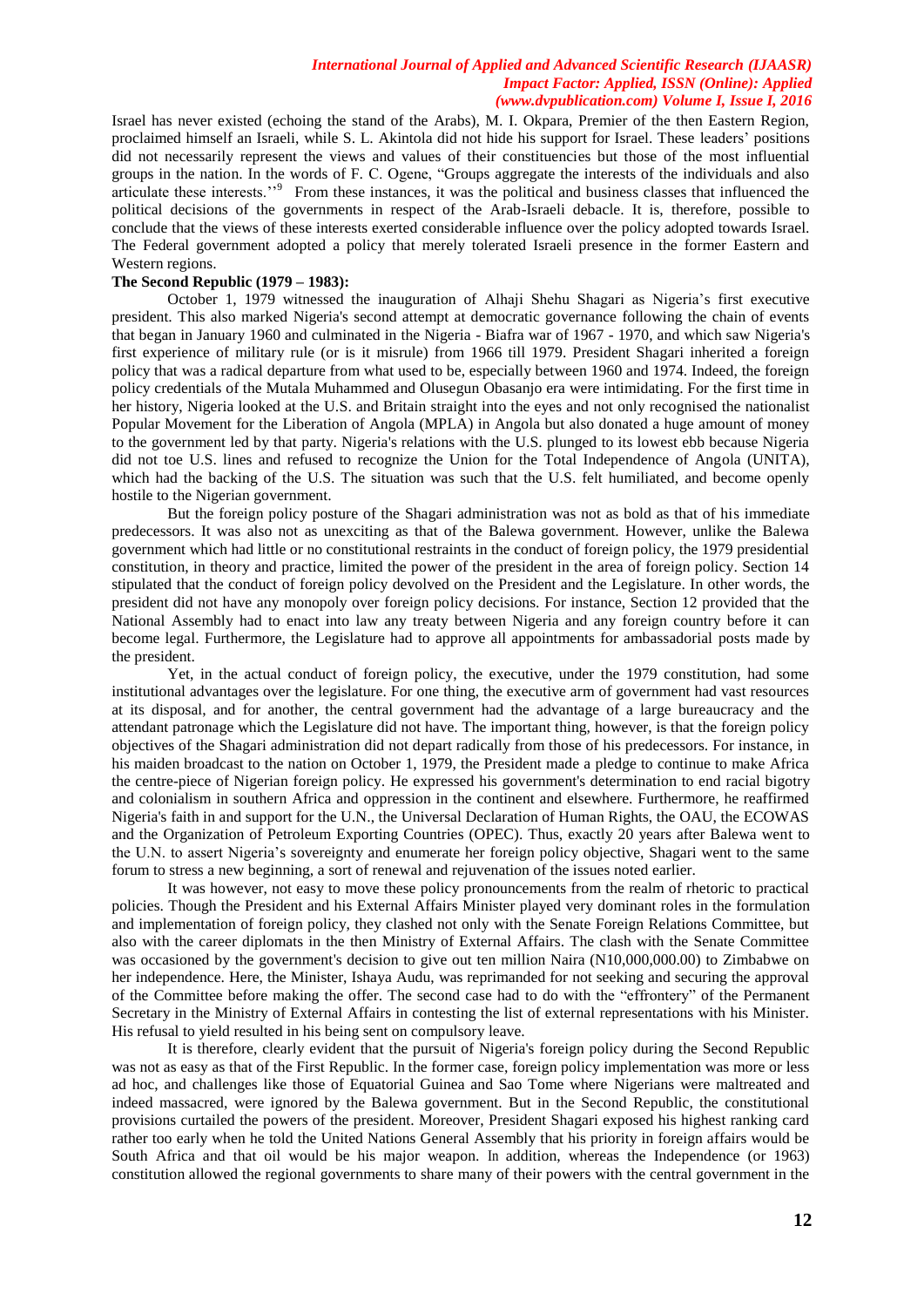area of foreign relations, the 1979 constitution clearly delineated the powers of the central government in the formulation and implementation of foreign policy. This was probably done in order to avoid the abuse of such freedom, as was the case in the First Republic. Thus, the formal executive authority granted in the exclusive legislative list under the 1979 construction included the conduct of foreign affairs, defence, negotiation of treaties, foreign trade, and foreign investments.

The Shagari government"s African policy included the Nigeria- Cameroun border controversy, the issue of apartheid and white supremacist regimes in South Africa and Zimbabwe, the Western Sahara crisis, and the civil war in Chad. That government's handling of these issues was most embarrassing and indeed uninspiring. While good counsel prevailed in the case of Nigeria's border dispute with Cameroun following the killing of five Nigerian soldiers by Cameroonian troops in 1981, Nigeria's forceful rhetoric on the Southern African issue did not yield any immediate dividends. On the Western Sahara, the issue was one of decolonization. Morocco was locked in a dispute with the Saharawi Arab Democratic Republic (S.A.D.R. - a nationalist movement) over independence for the territory. But Morocco was bent on controlling the territory, and Nigeria was not too enthusiastic about getting involved in the dispute, probably because the area in question was not within the immediate borders of Nigeria. Whatever be the case, opinions are divided on the real motives behind Nigeria's non-challant attitude.<sup>10</sup> With regard to the civil war in Chad, Nigeria's next-door neighbour, the foreign policy thrust of the Shagari administration was to contain Muammar Gaddafi's antics and involvement in the war. Libya withdrew her troops and an OAU peace-keeping force was sent there. Nigeria employed both bilateral and multilateral contacts to ensure a restoration of peace in Chad. She involved the OAU, France and Francophone African states in the Chadian crisis.

### **The Fourth Republic (1999 – 2007):**

The emergence of Olusegun Obasanjo as Nigeria"s second executive president in 1999 coincided with the resurgence of globalization and the dawn of a new millennium. These developments, however, did not radically alter Nigeria"s foreign policy posture. Her national interest remained basically the same, except that the end of the Cold War and the new global economic realities reshaped a new paradigmatic shift towards greater international economic cooperation. Thus, in a September 8, 2000 speech at the United Nations Millennium Speech in New York, United States, the then Nigerian President stressed the need for the evolution of a new system of international economic cooperation that would result in the eradication of abject poverty and integration of countries like Nigeria into the globalizing world economy. This is what has been referred to as "Nigeria"s diplomatic renaissance", because Nigerian leaders came to realise that there were new forces in the international system which were turning the world into a global village.<sup>11</sup>

Nigerian foreign policy under Obasanjo had an obvious economic slant and sought among other things, to manage the country"s embarrassing external debts profile, search for foreign investments, and to recover the monies looted by Sani Abacha and his cohorts. It also sought to reintegrate the country into the comity of nations consequent upon its ostracisation by the international community during the Abacha years. To this end, Obasanjo renewed and strengthened Nigeria"s trade relations with the United States, Britain, France and Germany, countries that dominate both the International Monetary Fund (IMF) and the World Bank. The administration also deepened its commitment to continental and regional cooperation and integration through a plan to undertake a gas pipeline project linking the Republic of Benin, Burkina Faso, Cote d"Ivoire, Ghana, Mali, Niger and Nigeria on the one hand, and a West African pipeline project, linking Benin, Ghana, Niger and Togo, on the other.

Nigeria"s role in setting up the New Partnership for African Development (NEPAD) under Obasanjo is equally commendable as was her continued recognition of Africa as the centre-piece of Nigerian foreign policy. The country played an important role in the formation of the African Union (AU), and continued to find ways and means of amicably resolving conflicts in many parts of Africa. Thus, an office on Conflict Resolution was created in the Presidency, while a Ministry of Integration and Cooperation in Africa was established. Also, it was in 2007 that the concept of Citizen Diplomacy was introduced into the lexicon of Nigerian foreign policy, ostensibly expounded to project the citizen as the new centrepiece of Nigerian foreign policy.

In all, the conduct of Nigerian foreign policy between 1999 and 2007 was not too inspiring. The "military garrison" approach of the president did not result in any significant economic gains. There was widespread corruption among members of his government and party and this, no doubt vitiated his many imagelaundering trips abroad. This was worsened by his over-bearing influence on foreign policy decision-making and implementation. Sule Lamido, Olu Adeniji and Ojo Maduekwe, who variously served as Foreign Affairs Ministers under Obasanjo, merely walked in his shadows. Similarly, the National Assembly became a mere rubber-stamp as far as Nigerian foreign policy was concerned. The Senate and House Committees on Foreign Relations existed only on paper and hardly questioned the president's vaunted "economic diplomacy" which cost billions of tax payers' money through his many unnecessary foreign trips.

# **The Lessons of History:**

The most important lesson of history in respect of Nigerian foreign policy and the democratic experiment is that for too long, foreign policy decision-making and implementation have centred on the person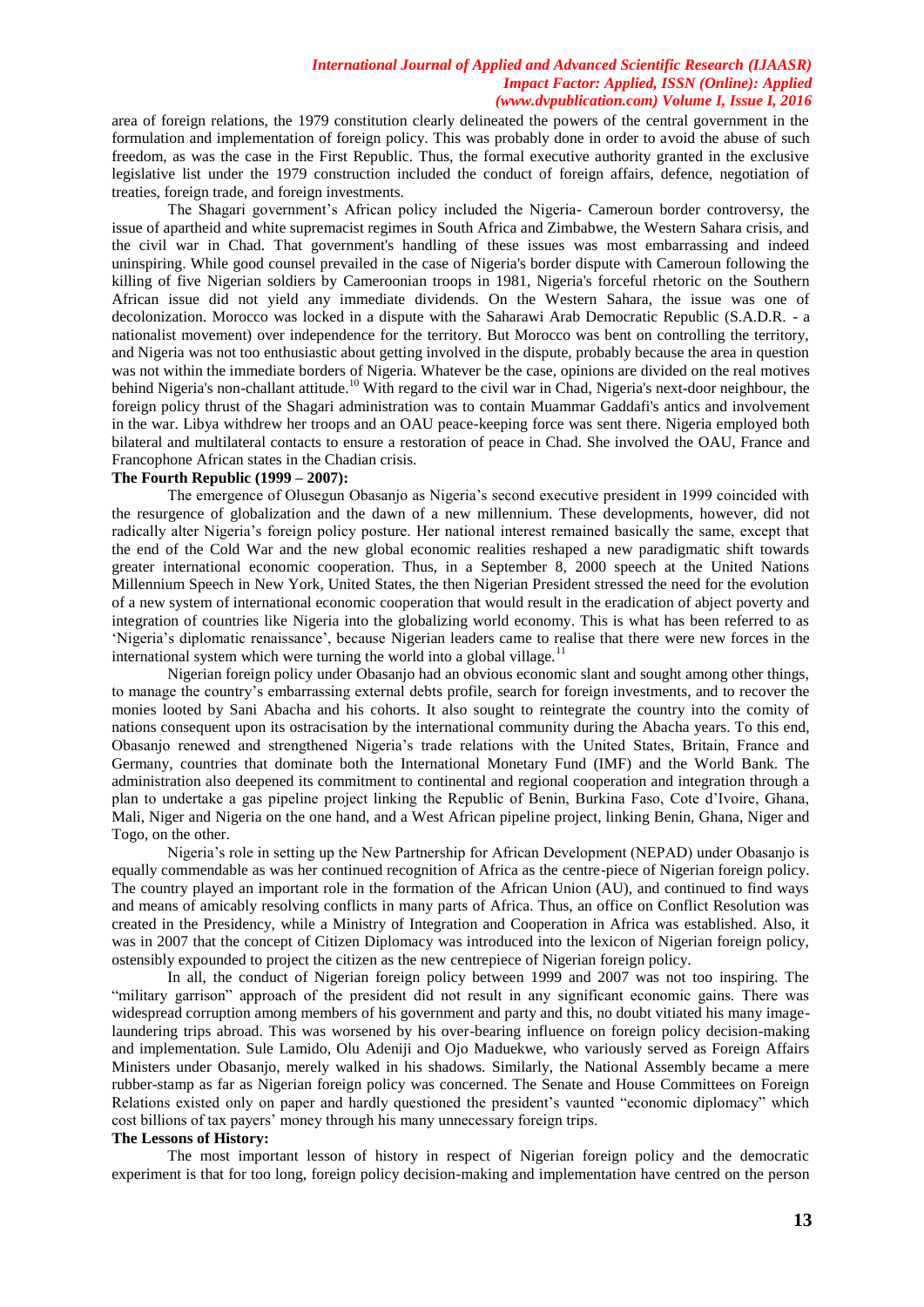of the National Chief Executive. For instance, at the time Abubakar T. Balewa became Prime Minister in 1960, foreign policy decision-making was under his office. Then known as the External Affairs Division, it was later transformed into the Ministry of Foreign Affairs and Commonwealth Relations with Jaja Wachukwu as Minister in charge in 1961. Before the appointment of Wachukwu, the Prime Minister himself was in charge of the Ministry and was assisted by two ministers of state and about 37 trained External Affairs Officers. These ran the affairs of the Ministry in Lagos and covered the overseas offices. Yet, the political framework in place then, namely, the parliamentary system, placed the conduct of foreign relations within the control of the Prime Minister, though regional governments under the 1960 constitution had a degree of independence in the area of foreign relations. That explains why the Eastern and Western Regions maintained cordial relations with Israel, unlike the Northern Region during the Arab-Israeli face- off.

 One reason why foreign policy decision-making was the Prime Minister's exclusive prerogative was because he was also a Member of Parliament. Thus, he was not a total stranger in the legislative arm of government. However, this did not mean that members of the opposition in the legislature could not take him to task on issues relating to foreign policy.<sup>12</sup> The important thing is that there was a pathetic lag between Balewa as an individual and his position as the Prime Minister of Nigeria.

Military intervention in national politics, especially the institutional framework provided by the creation of states in 1966, did somehow rectify the lack of political power that the centre in Balewa"s time displayed in the face of regional interference in foreign relations. Thus, under the military, the conservative garb of Nigerian foreign policy was jettisoned for a more aggressive approach, especially under the Murtala/Obasanjo government. The impact of Nigeria's buoyant economy in the conduct of her foreign policy during the period is all too obvious to merit any discussion here.

Suffice it to say, however, that issues such as the increased support for the Zimbabwe African Nationalist Union (ZANU-PF) led by Robert Mugabe and the subsequent condemnation of the Anglo-American peace proposals, the nationalization of the British Petroleum Company's assets in Nigeria, contribution to the historic Lancaster Conference on Zimbabwe, and mediation in the Chadian and Western Sahara conflicts, are evidences of Nigeria's renewed dynamism in international relations. Though these moves were made by the military government immediately before it handed over power to civilians, they nonetheless laid the foundation on which the in-coming civilian government was to build on and sustain a foreign policy posture commensurate with Nigeria's towering status in Africa and indeed the Third World.

The 1979 constitution was designed to accommodate the special needs of the Nigerian society by avoiding the lack of a clear perception of political association, which could suit the realities of Nigeria. Put differently, the 1979 constitution would appear to have set out to utilize the federal arrangements to rectify the political problems that were threatening the survival of the Nigerian state in the first decade of independence. It also diverted the attention of primary decision-makers from foreign policy matters. Its major thrust in the area of foreign policy was the promotion of African unity, world peace, and international cooperation and understanding.

By the terms of the constitution, the President was the pivot of the foreign policy process, although there was some degree of power sharing or "checks and balances" to limit the abuse of power. For example, the President was to appoint and receive Ambassadors, High Commissioners and foreign representatives. He was also empowered to negotiate, sign and implement treaties on matters in the Exclusive list. However, such treaties had to be enacted into law by the National Assembly, and where a treaty related to matters not on the Exclusive list, such a treaty or act of the National Assembly had to be ratified by a majority of the State Houses of Assembly. The 1999 constitution retained all these positions.

Some questions of historical importance arise from these constitutional provisions. For instance, what becomes the fate of Nigeria's image if she does not respond quickly to serious developments in the external environment? Did Nigeria's foreign policy under the 1979 and 1999 constitutions reflect the priorities of the nation, which should really be the protection of social values and national security? Furthermore, should African unity and world peace take precedence over national well-being, defence, and security?

 These limitations on executive power also gave rise to two major problems. In the first place, the deliberative process itself as well as the need for Senate approval, undermined the speed and secrecy needed on such sensitive issues. But the Legislature under the Second Republic and the first eight years of the Fourth Republic was largely inactive on matters of foreign policy. There was a Senate Foreign Relations Committee, no doubt. Unfortunately, its activities fell far short of articulating a forceful position on Nigerian foreign policy during the period. If anything, the creation of that Committee, to use the words of one observer, was a "...sheepish imitation of what obtains in the United States of America".<sup>13</sup> For instance, in the Second Republic, the National Assembly made no reasonable comments when Grenada was invaded by the U.S and its Prime Minister, Maurice Bishop, assassinated in 1982. A second problem arising from the constitutional limitation of executive powers in foreign policy was on the inevitable reaction of Nigeria"s immediate neighbours who no doubt relied upon a swift response when assistance would be called for. The attitude of the government of the Second Republic in this regard diminished Nigeria's influence in the West African sub-region, though she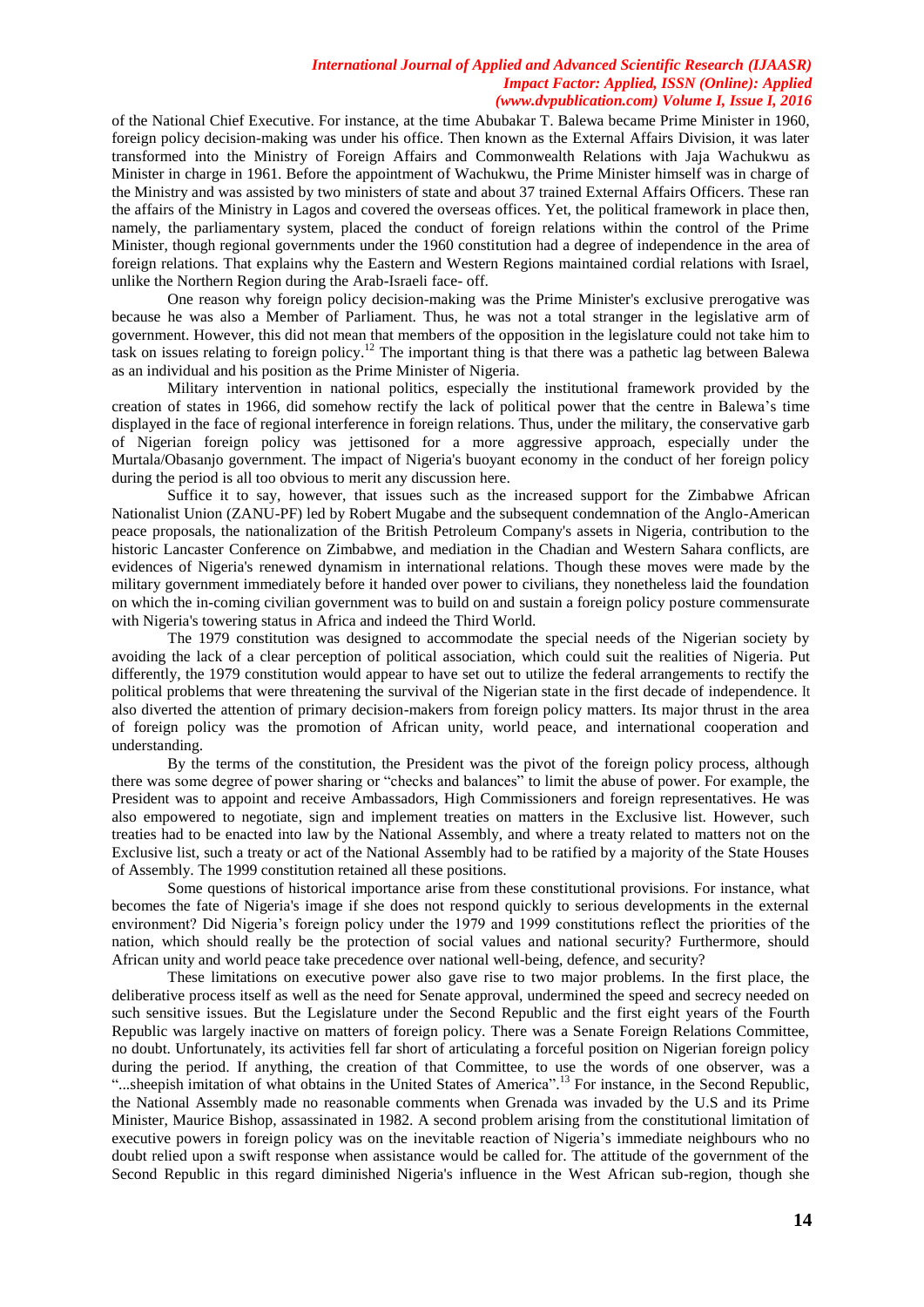played a leading role in restoring peace to Chad in 1982. But Nigeria never took any bold unilateral action in this regard. Instead, she had to involve France, West Germany (as it then was) as well as Britain and the U.S. Indeed, Shagari had a cozy relationship with the Western World, and the bulk of Nigeria's military and economic ties remained with the West throughout the Second Republic.

In sum, the Legislature in the Second Republic conceded the role of foreign policy to the President despite constitutional provisions to the contrary. On occasions such as the deployment of Nigerian troops to Chad and the duration of their stay there, the legislative arm of government exercised its constitutional powers only in a benign if not ignorant manner. As a matter of fact, it can be argued that in spite of constitutional provisions on the role of the legislature in foreign policy decision-making in the 1979 constitution, the legislators, either out of ignorance or greed or both, were more interested in themselves than in influencing, in any appreciable manner, the formulation and implementation of Nigeria's foreign policy. The experience during the first eight years of the current Fourth Republic (1999 – 2007) was not different. Olusegun Obasanjo, the then president, appropriated the role of the Foreign Affairs Minister though both Houses of the National Assembly had committees on foreign relations. With the excuse of reintegrating Nigeria into the international community and searching for foreign investments, the president undertook many trips abroad. There was, indeed, no coherence in the foreign policy pursuits of his government, and the acclaimed cancellation of Nigeria"s debts by the Paris Club of creditors which was a mere statement of intent predicated upon the fulfilment of certain conditions by Nigeria.

The place of history in our analysis of Nigerian foreign policy under the First and Second Republics is too obvious. History is an agent of a course, for in examining the failures of our past foreign policy activities and their consequences, it suggests ways of avoiding the mistakes of the past in the future. In other words, the only reasonable approach to foresight is hindsight. Furthermore, history is logically an avowed academic discipline in the sense that it has basic objectives and a creed of idealism, namely to inculcate patriotism and moral values in those whose responsibility it is to make decisions affecting the lives of the rest of the citizens. Without a sense of history of past efforts and failures, policy-makers may be doomed to repeat the mistakes of the past. History seeks to prepare citizens for lives of personal integrity and preparation for public life, especially in a democratic setting, such as the one Nigeria has today.

It is against this background, therefore, that Nigerian foreign policy behaviours and orientations in the  $21<sup>st</sup>$  century should be foresighted, pragmatic, and people-oriented. As the experience of the past have shown, although Nigeria"s national interest has often been projected as the country"s major foreign policy objective, this has been so more at the level of rhetoric than in practice. Part of the explanation for this has to do with the personality of the sovereign. Furthermore, with the world further coalescing into a global village, it is an important lesson of history for the country to adopt a more dynamic foreign policy, one that must take into account the prevailing contradictions between Nigeria"s domestic politics, economy, and external relations. In other words, the political leaders have to make democracy workable and sustainable by improving the country"s economic situation. History has shown us that there is a positive correlation between economic prosperity, internal stability, and dynamic foreign policy pursuits.

# **Options for the 21st Century:**

Nigerian foreign policy during the First and Second Republics was conditioned in a very significant manner, by the ideological division of the world into the East and the West. But the Cold War ended with the collapse of the Soviet Union in 31 December, 1991. A new era then started in international relations, and a new thinking of Nigeria"s foreign policy decision-making and implementation must take shape. This calls for a redefinition of Nigeria's real national interest; it also calls for sustained and dedicated efforts at solving the domestic problems of hunger, poverty, disease, ignorance, religious bigotry, ethnicism, and hopelessness among Nigerians.

 Against this background and granted that globalization (which is nothing more than an economic and social integration process on a world scale, and the mode of production made possible by the scientific revolution) is now a major theme in contemporary international relations, what must Nigeria do to remain relevant in the 21<sup>st</sup> century? This question is pertinent because the emerging post-Cold War world order is not merely characterised by ideological and military unipolarity dominated by the U .S, but is also witnessing the rise and consolidation of regional economic blocs and new patterns of security and strategic thinking.

There appears to be no doubt that in the unfolding scenario, Africa is going to remain a weak partner in the world system. It is up to countries like Nigeria to lead the continent out of this dim nocturnal landscape. But how can Nigeria perform this onerous task, considering the fact that politics and economics are so closely interwoven that diplomatic relations among nations are more or less largely determined by economic considerations, and granted that the power and influence wielded by the industrialised nations in the international system are derived from their economic strength and technological expertise while their political strategies and diplomatic postures are determined by their national economic interests.

The answer lies in Nigeria adopting two related options: a restructuring of the national economy, and a re-definition of her real national interest in international relations. Experts agree that there is a positive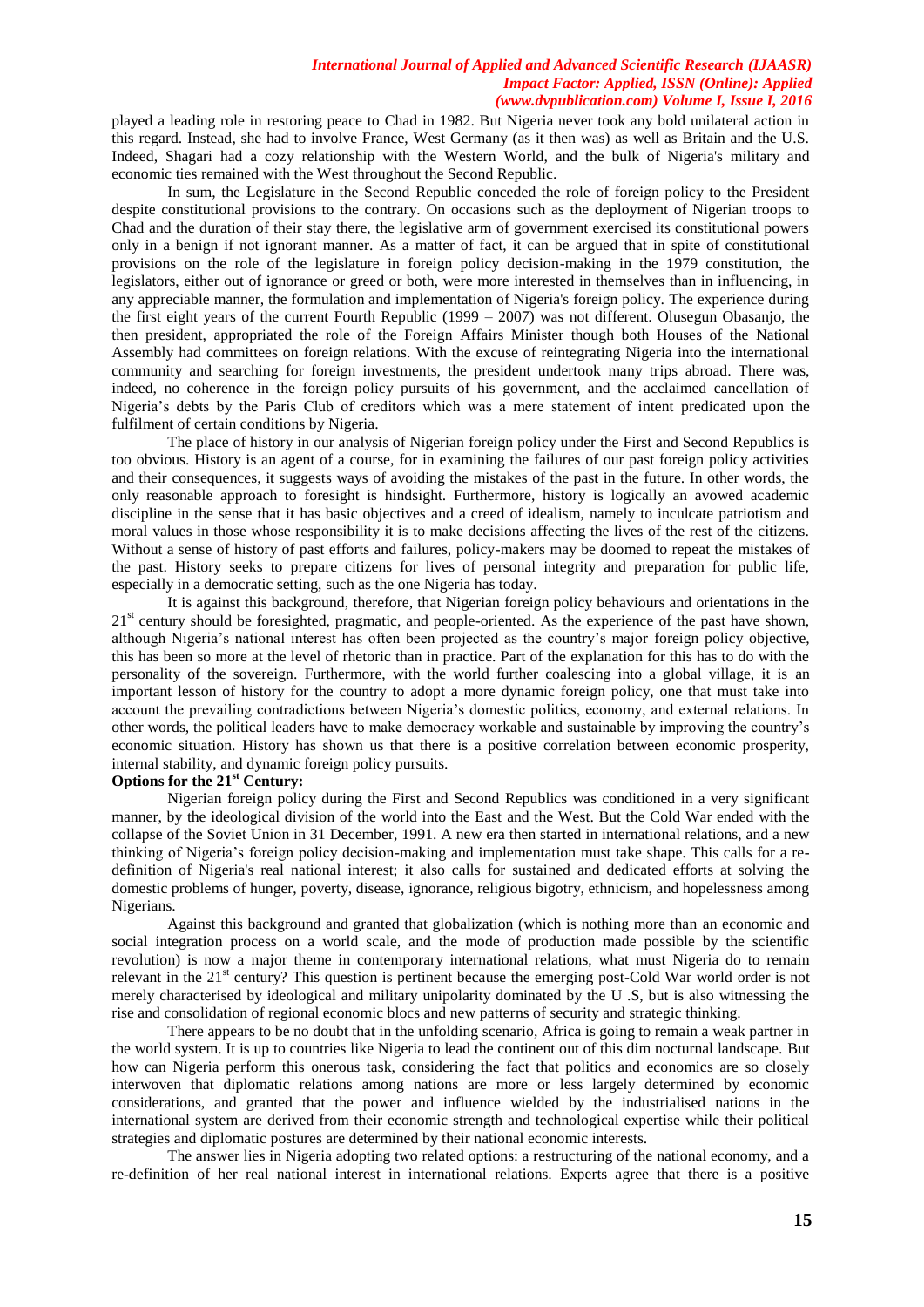correlation between domestic economic and political structures and foreign policy. In fact, it is difficult to make a clear-cut distinction between domestic policy and foreign policy. For instance, Henry Kissinger, a former U.S. Secretary of State, has noted that in the traditional conception of international relations, units treated almost as personalities conduct inter-state relations. Because of this, the domestic structure is taken as given and foreign policy is taken as beginning where domestic policy ends.<sup>14</sup>

Restructuring the Nigerian economy has to involve giving a new meaning to development. The concept should move from the main -stream Western idea of the propensity to save and accumulate capital to the more relevant one of improving the well-being of the individual and the state to which he belongs. Development, in other words, should denote an unending improvement in the capacity of the individual and society to control social forces for the benefit of Nigeria and the world at large. To attain real development, an alternative approach has to be adopted.

Such an approach should take cognizance of the human factor in the development process. It should in essence, seek to dismantle neo-colonial capitalism and the prevalence of pseudo-planning which have over the years, tended to be little more than an appeal to foreign aid without necessarily proposing how this anomaly could be corrected. In addition, the conception of development has to take into account the heinous and toxic imbalance between the various ethnic groups. One way of achieving this objective is to adopt the Basic Needs Approach which has to do with the provision of basic consumer goods like food, clothing, housing shelter and the other socially defined necessities; universal access to basic needs, for example, primary and adult education, potable water, preventive and curative health programmes, environmental health, and communication; the right to productive employment (including self-employment) yielding both high enough productivity and equitable enough remuneration to allow each household to meet its basic personal consumption out of its own income; an infrastructure capable of producing the goods and services required; generating a surplus to finance basic communal services; providing investment sufficient to sustain the increase in productive forces needed to advance towards the fulfilment of basic needs; and finally, mass participation in decision-taking and the implementation of projects.<sup>15</sup>

 It is almost axiomatic that socio-economic egalitarianism in Nigeria would contribute not only to social justice but to the overall economic growth of the Nigerian state. To this end, the level of satisfaction of basic needs in Nigeria should be measured simultaneously in per capita consumption of each basic good separately. In other words, there should be no trade-offs between the type of consumption as in the case where there is one number representing the value of out-put given by Gross National Product (GNP) or welfare function. This is so because the method used for measuring out-put in an ideal economic model should literally study out-put as a vector of real goods rather than as a number or a Naira-sum of value of goods produced at market prices. Of course, it should be remembered that the growth rates by which the desired objectives of the Basic Needs Approach are achieved has to include the implementation of an active policy to better distribute goods and services and to eliminate deficits in international trade.

The second limb towards preparing Nigeria for a more prominent role in the  $21<sup>st</sup>$  century is in redefining her real national interest. The well-being of Nigerians everywhere and anywhere in the world should form a top priority objective in the country"s foreign policy decision-making and implementation. A situation where the citizens of their host countries slaughter Nigerians at the slightest provocation does not do much to her standing as a regional superpower. The crises in Liberia and Sierra Leone exposed the poverty of Nigeria's Afro-centric policy.

If Nigeria must remain relevant in the new world order as well as expand the diplomatic niche she has established over the years, she should work towards integrating clearly defined economic objectives into the foreign policy framework. The necessity for an economic diplomacy is informed by the fact that the contemporary international environment is characterised by increasing protectionism, declining commodity prices, deteriorating terms of trade and the concomitant rise in the debt burdens of Third world countries like Nigeria. The country"s foreign policy should be credible and exhibit foresight. There is a need for the foreign policy to be flexible to adjust to the imperatives of national interest. The well-being and security of her citizens are bound up with Nigerian"s ability to secure a better deal within the global trade and financial systems.

Furthermore, the end of the Cold War and the disappearance of the bi-polar world means an increase in the role of regional blocs in contemporary international relations. Nigeria should, therefore, not toy with her membership of the Economic Community of West African States (ECOWAS) and the African Union (AU), among others. But her membership and participation in such organizations must not be at the expense of her domestic policy. In the words of Emeka Anyaoku:

*In a period marked by the proliferation of international bodies in pursuit of multilateralism, it has clearly been right for Nigeria to seek to avail itself of the benefits derivable from membership of these bodies. But such benefits have in every case to be correctly identified and actively pursued.*<sup>16</sup>

For instance, although Nigeria's involvement in Africa is honoured by tradition and prescribed by her successive conditions, and defensible on the grounds of enlightened self-interest, the huge sums of money spent on the peacekeeping operations in Chad in the 1980s and in Liberia and Sierra Leone in the 1990s hardly ever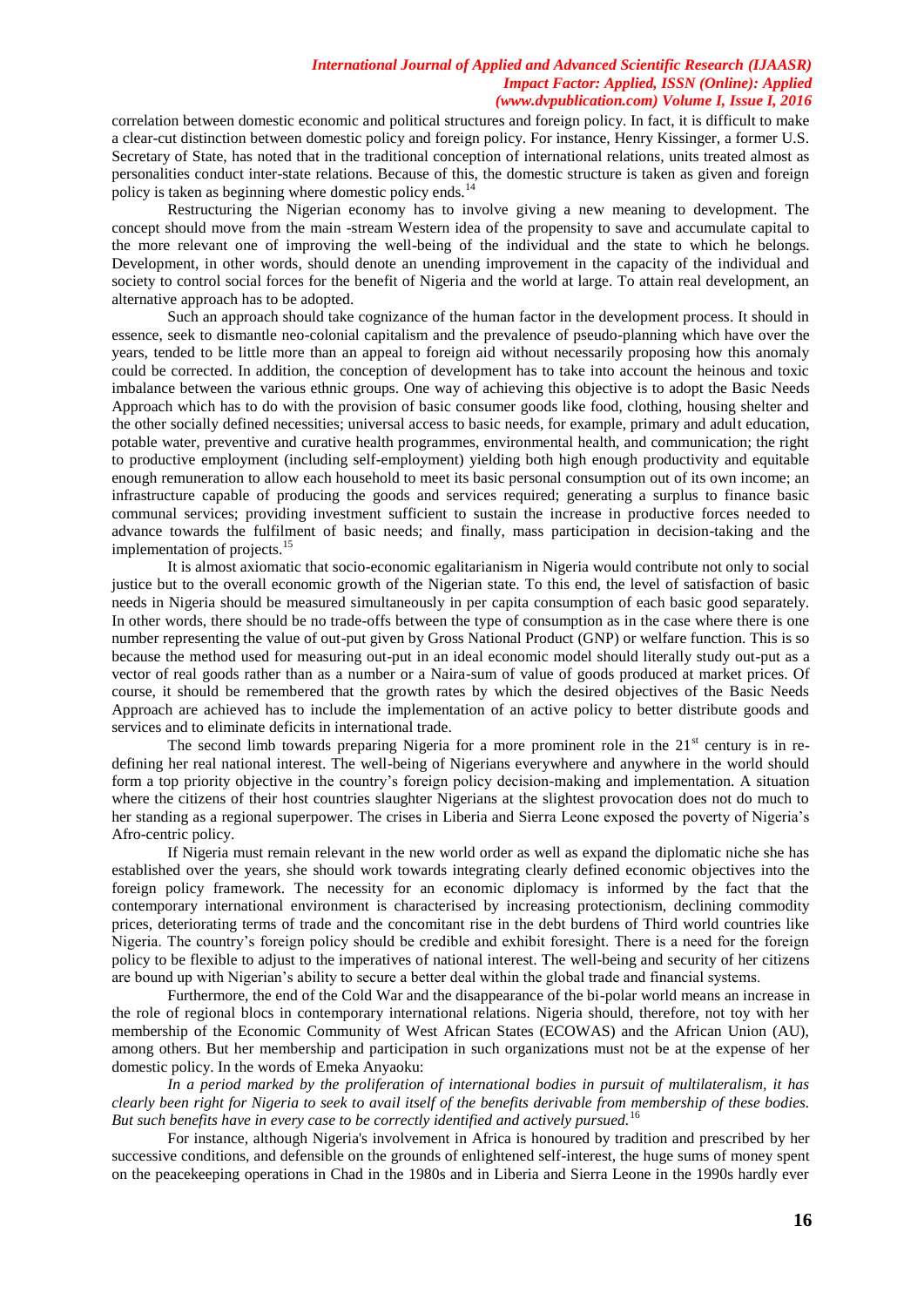justify the country's involvement because she had no identifiable national interest, especially in Liberia and Sierra Leone. Where there is no compelling need for a unilateral involvement by Nigeria in any African crisis, she should involve other countries, and the conditions for such involvement must be clearly spelt out.

Finally, the Ministry Foreign of Affairs should be adequately provided for. There is a need to arrange refresher courses for Foreign Affairs Officers and a need for a programme of reform aimed at improving its discharge of the assigned duties. In addition, Nigeria"s economic diplomacy should operate with the full collaboration of the organised private sector. The idea is that foreign policy inputs should not be the exclusive preserve of the executive and legislative arms of government (especially the former). These would include the Manufacturers' Association of Nigeria (MAN), Nigerian Association of Chambers of Commerce, Industry, Mines and Agriculture (NACCIMA), among others. The involvement of these and similar organizations would lead to the integration of economic objectives into the foreign policy decision-making process. **Conclusion:**

This paper has highlighted the shortcomings of Nigerian foreign policy under the First, Second, and Fourth Republics. Under both the parliamentary and presidential systems of government, the performance of Nigerian foreign policy was disastrous. A major reason for this was the concentration of foreign policy-making and implementation in the hands of the Chief Executive (The Prime Minister or the President, as the case may be). The National Assembly under the Second and Fourth Republics did not play meaningful roles in foreign policy-making. There is need for Nigeria to remain stable and strong internally. That way, Nigerian foreign policy will help to guide domestic perceptions. This will, in turn, promote Nigeria's economic diplomacy in a world that is moving steadily into a global village. The first manifestation of the world unification process (or the so-called globalization) is the gradual emergence of mankind as an entity aspiring to exercise its sovereignty and to deprive the old sovereign states of their authority.

Therefore, an important lesson of history is that there is a trend towards unity in the contemporary world, though this is likely to be opposed by the tendency towards fragmentation, which represents an expression of the revival of nationalism. Nigeria should, as a matter of necessity, brace up for the  $21<sup>st</sup>$  century. To this end, her new foreign policy thrust should be citizen-based, taking into account, however, the implications of globalization. Yet, globalization should not be an impediment to citizen diplomacy, which has been defined as:

*…the consciousness and deliberate efforts of a nation state to cultivate the support, understanding and eventual deployment of the citizens for the task of executing its foreign policy.*<sup>1</sup>

Furthermore, citizenship diplomacy is said to entail:

*…the creation of an environment in which every citizen both at home and abroad sees himself as the symbol of his country's foreign policy; he is expected to behave and act in a manner that will enable rather than disenables* (sic) *his country's foreign policy.* 18

This idea is in tandem with Chapter II (Fundamental Objectives and Directive Principles of State Policy) of both the 1979 and 1999 constitutions. Section 14 (subsection 2  $a -c$ ) of both constitutions provide that:

- $\checkmark$  sovereignty belongs to the people of Nigeria;
- $\checkmark$  the security and welfare of the people shall be the primary purpose of government; and
- $\checkmark$  the participation by the people in their government shall be ensured in accordance with the provisions of this constitution.<sup>19</sup>

But the performances of democratically-elected governments in Nigeria appear to have diminished rather than highlighted the relevance of her citizens in the foreign policy decision-making process. Emasculated both politically and economically, the citizens have failed to assert their indispensability in both domestic politics and foreign policy calculations. As Asobie has forcefully argued:

*What the Nigerian working class needs do is to insert itself actively and vigorously into the growing worldwide citizens' movement. It should participate in the activities of that movement. It should contribute to and adopt the global foreign policy of that movement. Then the Nigerian working class will see itself reinterpreting international relations, foreign policy and globalization...* 

Only then will the government be compelled by circumstances to fulfil its statutory obligations to the citizens through the creation of the enabling environment that will elicit in them a sense of common identity, loyalty and destiny with the Nigerian state. Only then too will Nigerian foreign policy command the international respectability it so desires by reducing incidences of corruption and official administrative ineptitude.

#### **References:**

- 1. Karl W. Deutsch, The Analysis of International Relations, Englewood Cliffs, New Jersey: Prentice-Hall Inc, 1978) p. 100.
- 2. See the following: Charles O. Lerche Jr., and Abdul A. Said (eds), Concepts of International Politics in Global perspective, 3rd Edition, Englewood Cliffs, New Jersey: Prentice-Hall Inc, 1979, p. 32; K. J. Holsti, International Politics: A Framework for Analysis, Englewood Cliffs, New Jersey: Prentice-